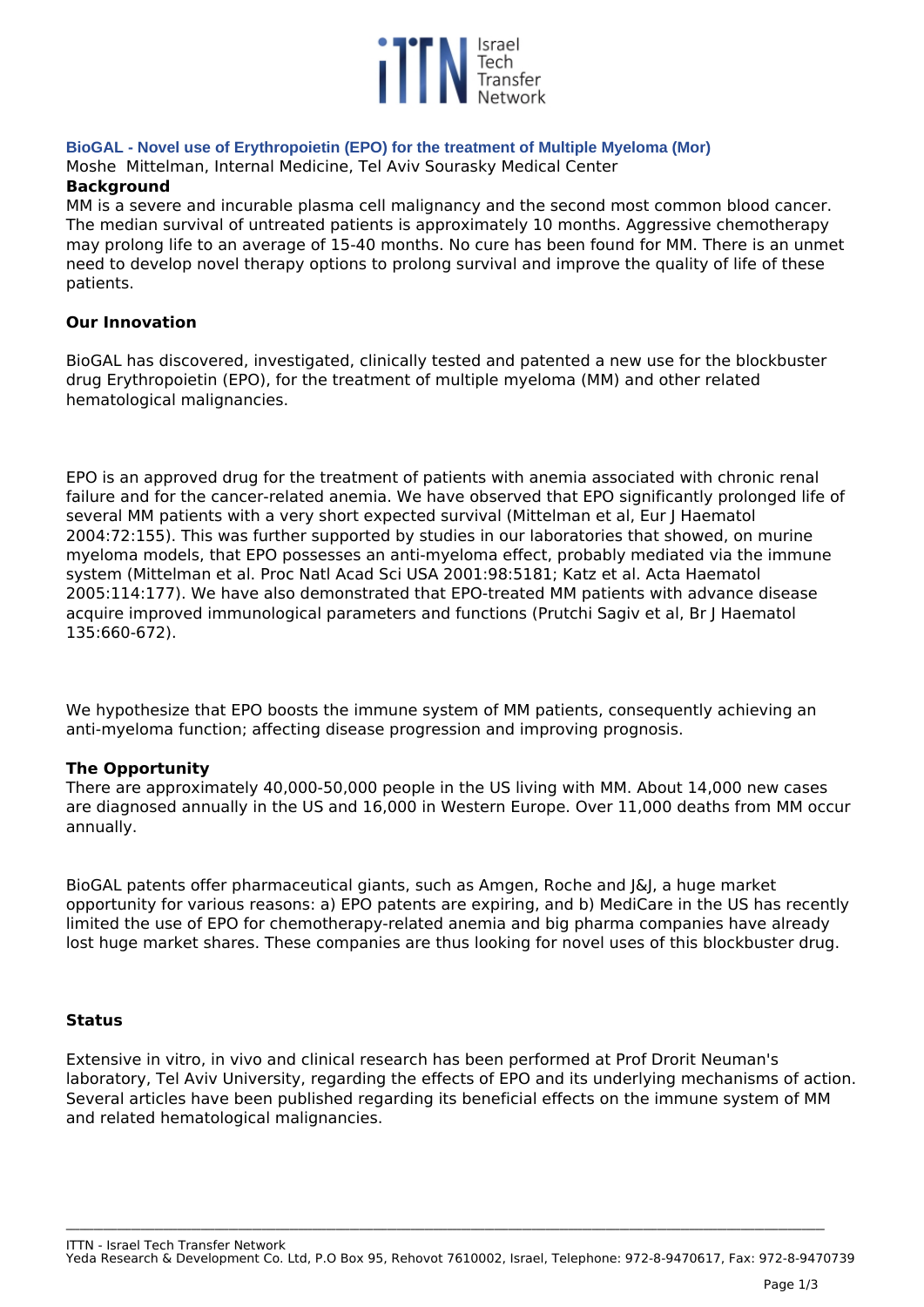

*An investment of \$0.6-1M is needed in order to perform a prospective clinical trial phase II in advanced stage MM patients. According to an already planned protocol, 24 patients will suffice in order to prove the efficacy of EPO on survival advantage and immune improvements.*

# **References**

*Prutchi Sagiv S, Lifshitz L, Orkin R, Mittelman M and Neumann D. Dendritic Cells as a Novel Target for Immuno-modulation by Erythropoietin; 2008. Experimental Hematology. In press*

*Katz O, Yeyni L, Lifshitz L, Pruchi-Sagiv S, Gassmann M, Mittelman M, Neumann D. Erythropoietin enhances immune responses in mice. Eur J Immunol; 2007; 37(6): p. 1584-93.*

*Prutchi-Sagiv S, Golishevsky N, Oster H, Katz O, Cohen A, Naparstek E, Neumann D, and Mittelman M.; Erythropoietin treatment in advanced multiple myeloma is associated with improved immunological functions: could it be beneficial in early disease? Br J Haematol; 2006; 135:660-672.*

*Kat[z O, Barzilay E, Skaat A, Herman A, Mittelman M, Neumann D.Erythrop](http://www.ncbi.nlm.nih.gov/pubmed/16227685?ordinalpos=5&itool=EntrezSystem2.PEntrez.Pubmed.Pubmed_ResultsPanel.Pubmed_DefaultReportPanel.Pubmed_RVDocSum)oietin induced tumour mass reduction in murine lymphoproliferative models. Acta Haematol. 2005;114(3):177-9.* 

*Mitte[lman M, Zeidman A, Kanter P, Katz O, Oster H, Rund D, Neumann D.Erythropoi](http://www.ncbi.nlm.nih.gov/pubmed/14962233?ordinalpos=6&itool=EntrezSystem2.PEntrez.Pubmed.Pubmed_ResultsPanel.Pubmed_DefaultReportPanel.Pubmed_RVDocSum)etin has an anti-myeloma effect - a hypothesis based on a clinical observation supported by animal studies. Eur J Haematol. 2004 Mar;72(3):155-65.*

*Mi[ttelman M., Neumann D., Peled A., Kanter P. and Haran- Ghera N. \(2001\).Erythropoietin induces](javascript:openPage() t[umor regression and antitumor immune responses in murine myeloma models. PNAS, vol. 98 : 9 .](javascript:openPage() [5181 - 5186](javascript:openPage()*

# **Review Articles**

*Prutchi-Sagiv S, Neumann D, and Mittelman M. Erythropoietin as an Immunotherapeutic Agent: New Uses for an Old Drug? Med Hypotheses Res; 2005; 2: 587-596.* 

*Prutchi Sagiv S., Mittelman M., Neumann D. Erythropoietin - a hematopoietic hormone with emerging diverse activities; 2005 The Handbook of Biological Active Peptides. Abba J Kastin, Elsevier, p 1393-1400*

*Oster H, Hoffman M, Prutchi-Sagiv S, Neumann D, Mittelman M. Erythropoietin in clinical practice: current use, effect on survival, and future directions. Isr Med Assoc J.; 2006 Oct;8(10):703-6.* 

*Mittelman M, Oster H, Katz O, Prutchi Sagiv S, Hoffman M, Neumann D. Does erythropoietic treatment influence the survival of patients with multiple myeloma? Focus on Anaemia in Cancer; 2006; vol 7, issue 1, 25-27.*

# **Patent Status**

*Granted in USA, pending in Europe*

**Patent Status** *Granted in USA, pending in Europe*

### **Contact for more information:**

*Sari Prutchi-Sagiv PhD [,](http://www.ittn.org.il/technology.php?tech_id=22507&act=contact_page) Director of Technology transfer Phamaceuticals, 052-8594444* 

*38 Habarzel st. Ramat Hahyal, Tel Aviv, 69710 Tel: 972-3-9233227 Fax: 972-3-6233228*

*ITTN - Israel Tech Transfer Network Yeda Research & Development Co. Ltd, P.O Box 95, Rehovot 7610002, Israel, Telephone: 972-8-9470617, Fax: 972-8-9470739*

**\_\_\_\_\_\_\_\_\_\_\_\_\_\_\_\_\_\_\_\_\_\_\_\_\_\_\_\_\_\_\_\_\_\_\_\_\_\_\_\_\_\_\_\_\_\_\_\_\_\_\_\_\_\_\_\_\_\_\_\_\_\_\_\_\_\_\_\_\_\_\_\_\_\_\_\_\_\_\_\_\_\_\_\_\_\_\_\_\_\_\_\_\_\_\_\_\_\_\_\_\_\_\_\_\_\_\_\_\_\_\_\_\_\_\_\_\_\_\_\_\_\_\_\_\_\_\_\_\_\_\_\_\_\_\_\_\_\_\_\_\_\_\_\_\_\_\_\_\_\_\_\_\_\_\_\_\_\_\_\_\_\_\_**